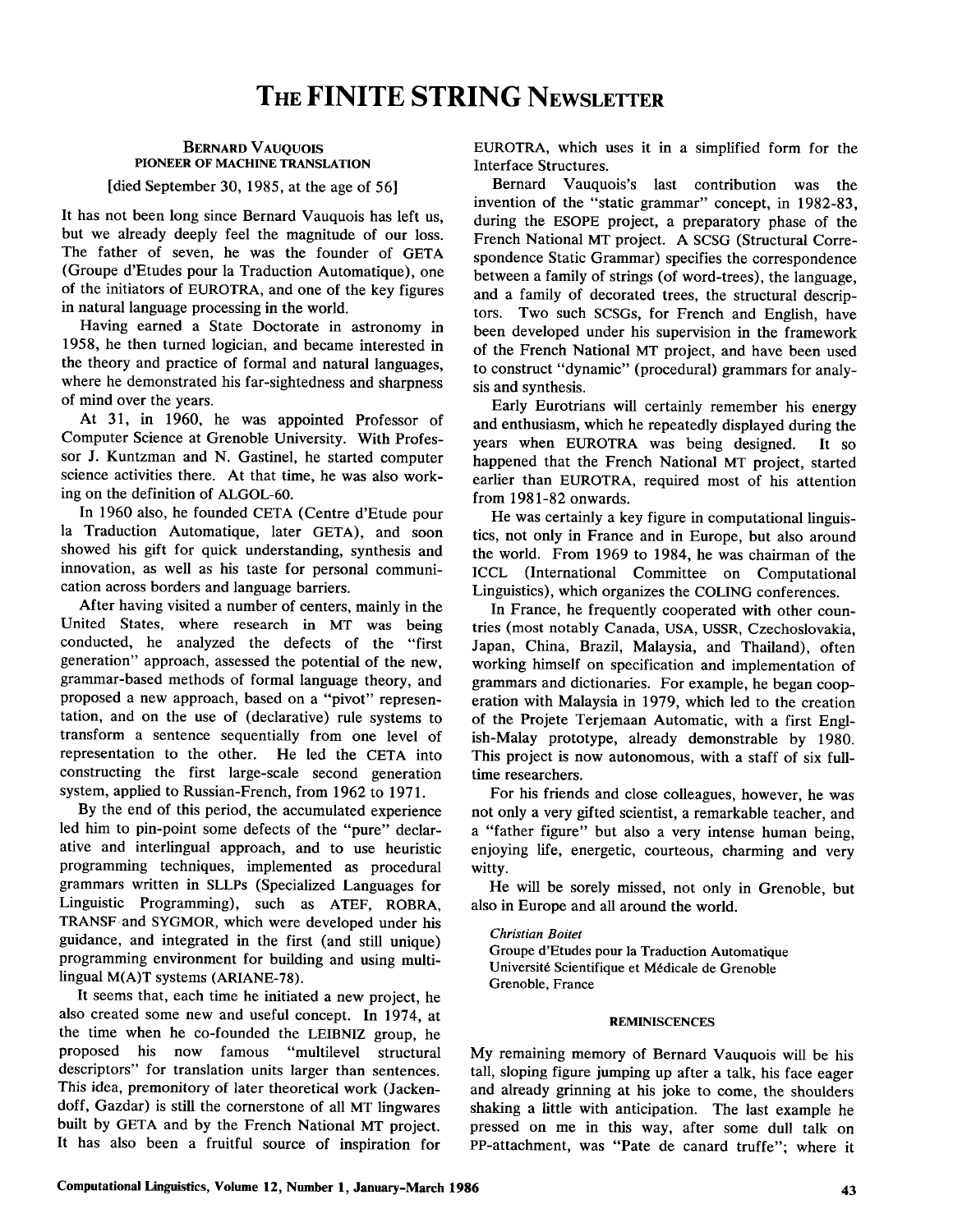was, he insisted, the pate not the canard that was "truffe". It was just the kind of example he loved, French in content as well as form, and extending what the speaker had said to a different area. I crossed swords with him many times, on intellectual and political issues, but he never allowed what he ought to say, to preserve his institute or country's interests, to interfere with what his intellectual honesty actually said. He was one of the great intellectuals in MT, and I am very sad personally that I shall not see those shoulders quivering with fun again.

*Yorick Wilks*  New Mexico State University Las Cruces, New Mexico, USA

I believe that Bernard Vauquois was the first to give a European dimension to the idea of machine translation. He was the initiator of the Leibniz Group, an association of European researchers who explored the possibility of launching European co-operative projects. The Leibniz Group eventually had to resign itself to the apathy of the research authorities, but Bernard Vauquois pursued his ideal - Don Quixotesque some believed - and convinced Georges Anderla, Director of Information Management at the CEC, that a European machine translation project was a promising response to the challenge of multi-lingual communication in the European Community. This was the origin of EUROTRA. Bernard Vauquois took an active part in its initial definition, and to the very end he supported the project in his role as one of the French members of its advisory committee. Bernard Vauquois's contribution to EUROTRA was invaluable. His role was first that of a teacher who shared liberally his rich experience with us, then as a counsellor and a source of ideas and visions which have left an indelible imprint on our project.

*Sergei Perschke*  Commission of the European Community Luxembourg

I first met Bernard Vauquois at the COLING he organized in Grenoble in 1967. Already on that occasion I was impressed by those qualities that I was later to admire even more: the depth, clearness and concreteness of his scientific thought; his devotion to research; his love and exquisite and aristocratic taste for language as both an object of study and a means of expression; his sense of humour  $-$  sometimes so simple as to be disarming  $$ and his delight in a witty remark, his desire for gaiety and his thirst for novelty which would suddenly appear together with the dignity, seriousness and even-mindedness of a person invested with great responsibilities. I remember, with deep emotion, the love and pride with which he would speak about his family and about their "adventurous" journeys together. As vice-president of the ICCL, I was particularly close to him for the last eight years of his presidency. Now, together with Martin Kay,

who has succeeded him in that role, we are preparing a volume of essays written by his friends in his honour.

*Antonio Zampolli*  University of Pisa Pisa, Italy

I first met Bernard Vauquois in 1979 when, as a research student, I was taken to Grenoble on an informal visit. I was immediately struck by his personal charisma, as well as by the strength of the group he had built up around him. This snapshot view of the work of GETA served to confirm my nascent commitment and addiction to computational linguistics, and for a long time shaped my view of how to conduct CL research. But above all, Professor Vauquois was approachable: despite his many commitments, he always had time to discuss, teach and communicate his enthusiasm in that infectiously good-natured manner that was for many his trademark, even to the most junior of his associates.

Many have commented on his wonderful sense of humour, and I would like to share my favourite memory of this aspect of Bernard Vauquois. We had been discussing the relative productivity of English and French morphology, and the particular example of the term in English for a male goat had caught his attention. With that mischievous grin of his, he sought confirmation of a generalisation - coining delightful zoological terms such as "billy-sheep", "billy-dog", "billy-hippopotamus" and so on. It was with great reluctance that we were unable to confirm the data.

*Harold Somers*  University of Manchester Manchester, England

The name of Professor Vauquois has been known to us since we became interested in computational linguistics, and we have known him personally since 1978. We want to use this sad opportunity to recall a visit which we made to GETA in 1979. What we remember most from this visit is the very personal interest Professor Vauquois took in it. He spent a long time discussing with us, and this meant very much to us, both personally and scientifically. For all three of us, this visit created a personal relationship that has lasted ever since. We will miss Professor Vauquois.

*Bente Maegaard and Hanne Ruus*  University of Copenhagen Copenhagen, Denmark

At a panel discussion during COLING 84 at Stanford one of the ten successive biennial world-scale international meetings on computational linguistics organized by the International Committee of Computational Linguistics, many under the chairmanship of Bernard Vauquois **-** we were facing a suggestive question, "When is the next ALPAC Report due?" With Bernard sitting in the same room just a few rows before me, I did not hesitate to take the more optimistic variant of the question,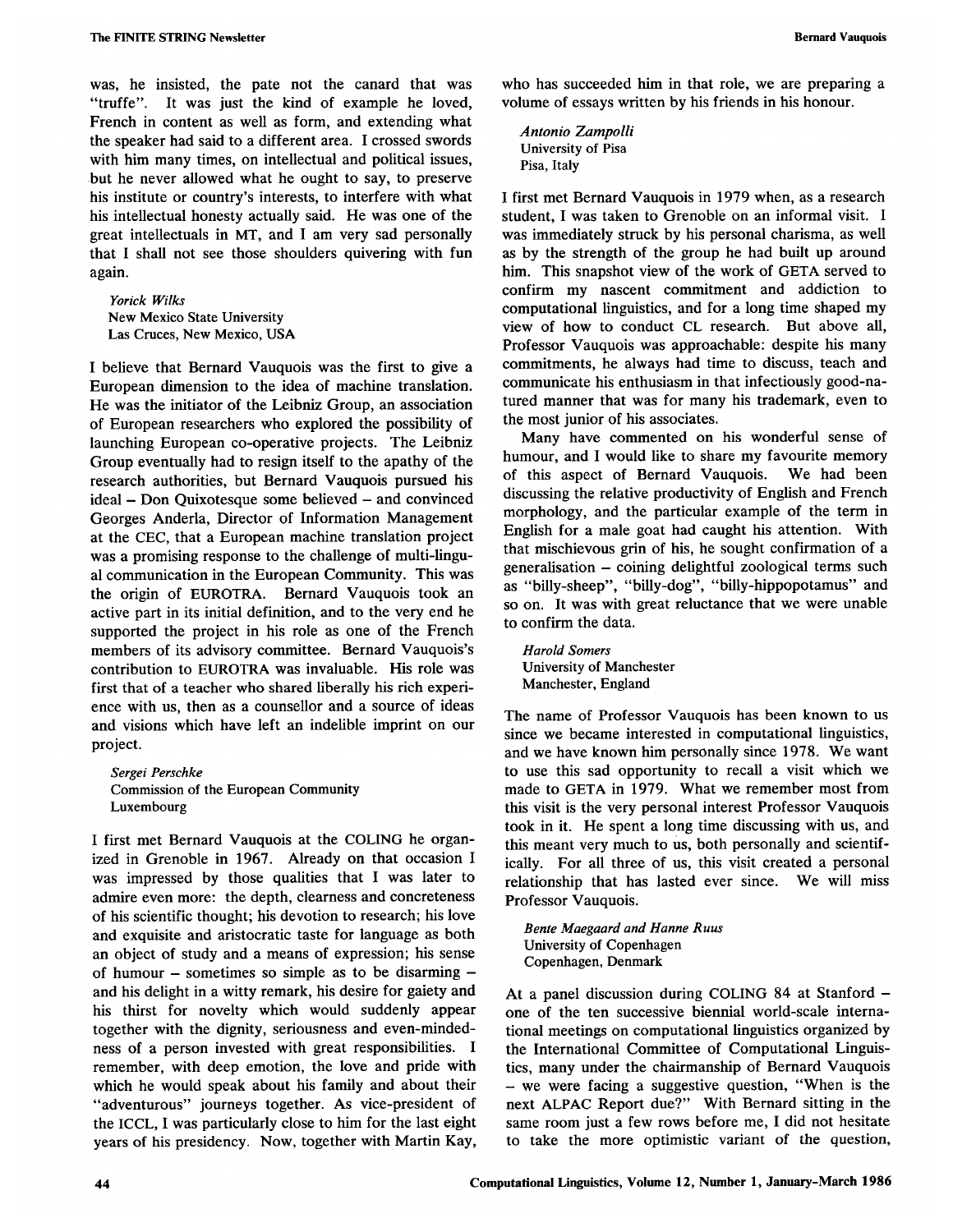asking "Whether" rather than "When," and to believe that if we beware of commercially attractive but scientifically unsubstantiated and over-ambitious claims and if we stay on the ground and *work* rather than *talk,* as he has always done with his group, we can answer that question in negative. Alas! Bernard Vauquois is no longer in the same room  $-$  and my self-confidence is shaken.

*Eva Hajidovd*  Charles University Prague, Czechoslovakia

After the rise of sceptical attitudes towards MT, not to speak about other discouraging events, I had the extraordinary luck to come to Grenoble in October 1968, having been invited by the late Bernard Vauquois to work on his MT project for a year. In CETA I found an atmosphere of intensive co-operation of mathematicians with linguists of various specializations and backgrounds, including visitors from the U.S. and Japan, whose enthusiastic activities were initiated and united by Bernard's leading personality. Bernard and his group, in spite of the disintegrating tendencies at French universities of that time, formulated and implemented the then most complete and adequate MT system. The Praguean efforts in MT, which had started, on a lesser scale, almost contemporaneously with the Grenoble group, have been highly reinforced by the regular contacts which started then and were continued up to our last meeting in November 1984. Bernard's energy, high requirements and friendly attitude towards international cooperation on an appropriate scientific level will be badly missed by the world's MT enterprises.

*Petr Sgall*  Charles University Prague, Czechoslovakia

Professor Vauquois was impressive both intellectually and physically. I can date my first encounter with him fairly precisely, because immediately afterwards I circulated an in-house paper at CETADOL in Montreal (the forerunner of TAUM) on how the Grenoble Russian-French MT model could be applied to our English-French research. Everyone who knew Vauquois remembers him drawing the U-shaped outline of that model on a blackboard somewhere; he took it round the world. His exposition that day seduced me away from my muddling native British pragmatism to the conceptual light and power of algebraic modelling, and so I joined ranks with several of my French Canadian colleagues who had been Grenoble trained. That was in 1967 - nearly two decades ago! Grenoble was already a great international school.

But of course Bernard had his human side too. Much of the warmth and some of the music will have gone out of the high-ceilinged old apartment in the centre of Grenoble. Likewise it is now nearly two decades since the snowy winter when he crowded into half a cosy

Montreal duplex with cheerful Mme Vauquois and five (I think) younger children. By that time or soon after (1970), CETADOL had become TAUM and we had begun to apply Colmerauer's Q-System. To show it off to him, somebody arranged that he would type in "Vauquois was met at the airport by Michel" (i.e., Michel van Canaghem, computer analyst and first Q-System French morphologist), whereupon our model-T interactive terminal would chug back with "Michel a rencontre Vauquois a l'aeroport." We waited for him to admire the transformation. However, his only comment was, "C'est tres bien, mais puisque la rencontre etait prevue, il aurait fallu traduire *met* par *a accueilli." I*  thought to myself, "In matters of language he's an unrelenting Frenchman." The impression was confirmed a few years later when I heard him wince at the gross anglicism "linguistique computationnelle", which we had coined in the organizing committee for COLING 76. On the other hand, I never managed to persuade him that his gallicism "automatic translation' was an offence to English.

Many will feel that Bernard Vauquois's death marks the passing away of an epoch. Anyway, it makes me feel nostalgic for myself and very sorry for his family. GETA, and that model on the blackboard, are his monuments.

*Brian Harris*  University of Ottawa Ottawa, Ontario, Canada

Bernard Vauquois had the distinction, in the field of machine translation in Europe, of being a prime instigator, one who kept the discipline alive in its difficult days, and one who took a large part in assisting its rebirth. His gifts of sharp analysis, of clarity in exposition, of inventiveness in finding solutions to technical problems made him invaluable as a colleague and as a teacher. In writing this, I wish to acknowledge a personal as well as a communal debt. We shall remember him.

*Margaret King*  ISSCO Geneva, Switzerland

Bernard Vauquois obtained supplementary funds for the 1967 Grenoble COLING Conference by associating with it the opening ceremonies for a new university building the first in the world, surely, to be dedicated to research on machine translation. I was mighty impressed. I was also impressed with his paternity. He told me that he had as many children as French law would permit him to drive without a chauffeur's license - and it was always obvious that he loved every one of them dearly. And he loved his work and his colleagues, who mourn him.

*David Hays*  New York, New York, USA

The tragic loss of Professor Bernard Vauquois had a deep personal dimension for many computational linguists in the Montreal area. Vauquois's encourage-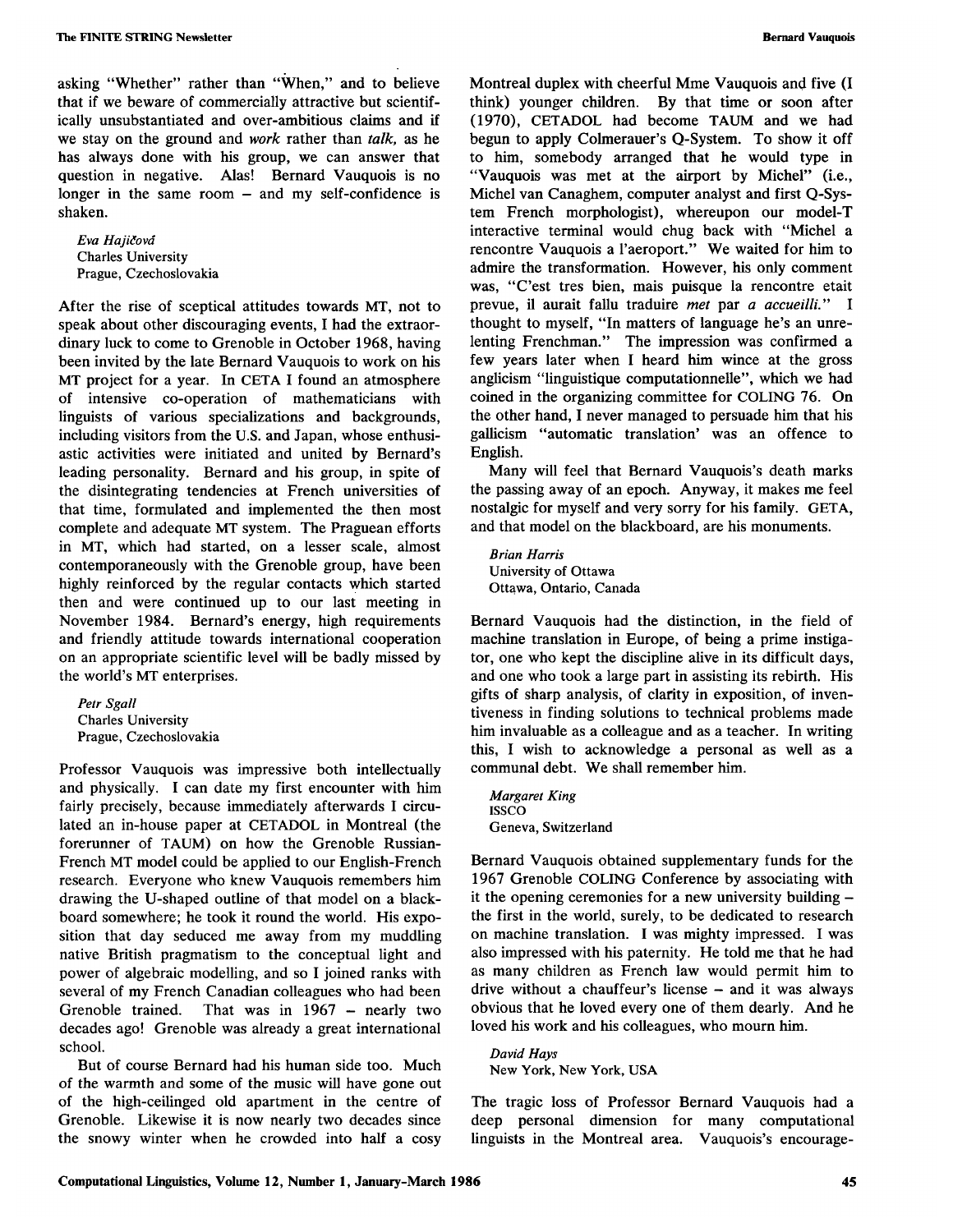ment and leadership was an important factor in the creation and early development of the TAUM translation project at the Université de Montréal in the late 1960's. A visiting professor at the University in 1971-72, he exerted a strong professional and human influence on computer scientists and linguists alike. His personal warmth and involvement remained an important element in the exchanges between Montreal and Grenoble that have flourished since that time. His constant devotion to family, friends and colleagues will long be remembered.

The world community of computational linguists owes a great deal of its cohesion and continued development to the leadership of Bernard Vauquois. Throughout the last two decades his role in ICCL's COLING conferences was a crucial one. In the early 70s, when automatic translation activity was at a low ebb worldwide, he personally guaranteed its survival through his leadership of GETA in Grenoble, and by his tireless efforts to promote international co-operation among active groups and individuals. In recent years Vauquois was at the forefront of a particularly successful series of exchanges between GETA and several research groups in Japan and Southeast Asia. Probably no other individual has played such a decisive role in the development of automatic translation as a scientific domain.

*Richard L Kittredge*  Université de Montréal Montréal, Quebec, Canada

We deeply regret the death of Professor Vauquois, who has contributed so substantially to research and development in machine translation throughout the world. We treasure the most pleasant memories of him. He invited many Japanese colleagues to GETA and contributed actively to research on machine translation in Japan. We are certain that his contribution to the study of machine translation will never be forgotten.

I will always associate Professor Vauquois with the beautiful scenery of Grenoble, where he invited me to stay for a year during 1969-70. He was so kind to visiting scholars, inviting them to his home, to go skiing, and for automobile drives in the mountains. I had frequent discussions with him about the methodology of machine translation, and was always enlightened by him. Since the stay in Grenoble, I met him often in Europe, the United States, Canada, and several times recently in Japan. Professor Vauquois was always enthusiastic about the possibility for better machine translation. We have to internalize his goals for high quality machine translation systems and to actively work toward realizing them in the near future. I have recently written a book on machine translation in Japanese, which I dedicated to the memory of Professor Vauquois.

*Makoto Nagao*  Kyoto University Kyoto, Japan

Asked what attracted him to machine translation as a field of research, Bernard Vauquois once stated: "You get away from the *et ceteras."* Linguistics like many other disciplines abounds in *et ceteras,* where the author claims a much wider scope for his observations than the minuscule fragment he has actually investigated. Disappointingly, mathematizing trends and computational approaches seem to restrain such self-indulgence very little. Bernard Vauquois did not grant himself such freedom; he was too serious a scholar to want to avoid difficulties.

One problem engaged Bernard Vauquois and his team of dedicated associates over a period, the length of which is more naturally stated in terms of fractions of a century than in numbers of years. When other efforts were, sometimes for good reasons, discontinued, Bernard Vauquois and his group built up a capital of trust that they were marching towards a goal. Plus, of course, a conviction with all those who learned to know Bernard Vauquois personally, that the work was based on unvarying intellectual honesty.

Long-range research programmes have to be defended along two lines: they have to be protected from the trendy "avant gardists" who keep recasting their tools every second year to conform to the latest fashion; and they must ward off "ad hocities". It is a bitter reflection bitter to us observers for Bernard Vauquois was not inclined to self-pity - that a first-rank scholar had to spend time and energy in explaining the difference between real research and the lowest-level quasi-practical ad hocities - and had to do this not only to stray newspaper reporters but to the highest levels of national and multi-national decision-makers.

Bernard Vauquois was not native to the domain of linguistics. Nor, of course, to computer science; no one of his generation could possibly be. It was a time of migration, and one migration wave brought the astronomer Vauquois to language studies. He brought with him a sense for completeness and accuracy and is one of the examples of how our field has profited from immigration.

But on a personal level, Bernard Vauquois was not a migrant. He was unmistakably French and deeply rooted in French culture. He considered the size of the list of cheese in the local shop  $-250$ , I think he told me  $-$  to be as important as the storage capacity in his computer. Speaking an English that was clearly continental, he played a European role without disowning his Frenchness and an international role without ceasing to sound European. It was, paradoxically, probably this very local rooting, plus the obviously good will and keen human interest behind a shy smile, that made people in so many broader circles - the common market, Eastern Europe, the Far East, and the academic community at large – listen to his low-keyed comments.

*Hans Karlgren*  Kval Institute for Information Science Stockholm, Sweden